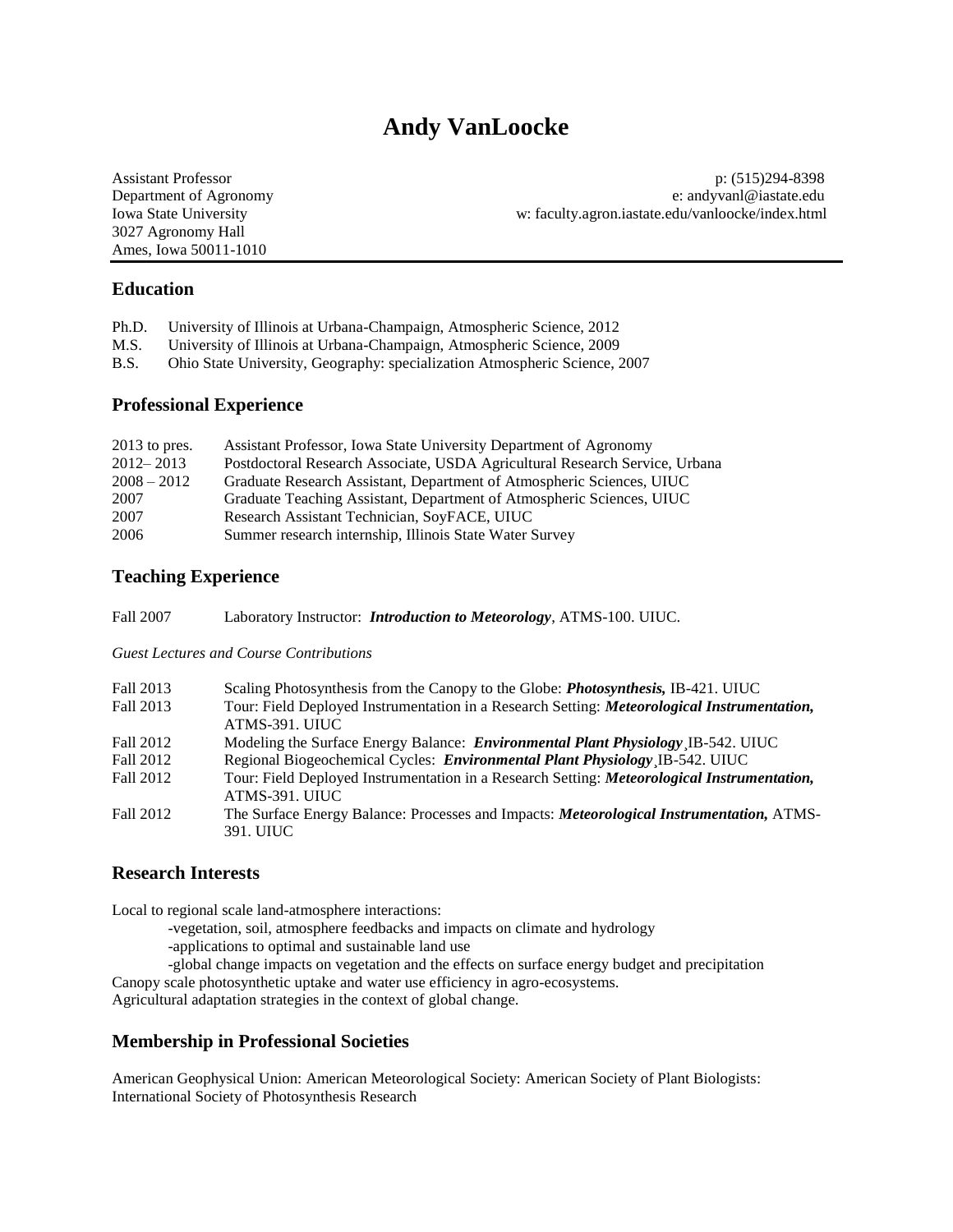# **Publications**

- Kucharik CJ, **VanLoocke A,** Lenters JD, Motew MM. (2013) Miscanthus establishment and overwintering in the Midwest US: Can strategic residue management reduce the risk of lethal soil temperatures? PLoS ONE, 8, e68847.
- Bernacchi CJ, Bagley J, Serbin SP, Ruiz-Vera U, **VanLoocke A.** (2013) Modeling C3 photosynthesis from the chloroplast to the ecosystem. Plant Cell & Environment*.* DOI: 10.1111/pce.12118.
- Hussain MZ, **VanLoocke A,** Siebers M, Markelz RJC, Ruiz-Vera U, Leakey ADB, Ort DR, Bernacchi CJ. (2013) Growth of maize at future CO<sub>2</sub> concentrations decreases canopy evapotranspiration and soil water depletion. Global Change Biology, 19, 1572-1584.
- **VanLoocke A,** Twine TE, Zeri M, Bernacchi CJ. (2012) A regional comparison of water-use-efficiency for miscanthus, switchgrass and maize. Agricultural and Forest Meteorology, 164, 82-95.
- **VanLoocke A,** Betzelberger AM, Ainsworth EA, Bernacchi CJ. (2012) Rising ozone concentrations decrease soybean evapotranspiration and water use efficiency whilst increasing canopy temperature. New Phytologist, 195, 164-171.
- Hickman GC, **VanLoocke A,** Dohleman FG, Bernacchi CJ. (2010) A comparison of canopy water use for maize and two perennial grass species identified as potential bioenergy crops. Global Change Biology Bioenergy, 2, 157- 168.
- **VanLoocke A,** Bernacchi CJ, Twine TE. (2010) The impacts of Miscanthus x. giganteus production on the Midwest U.S. hydrologic cycle. Global Change Biology Bioenergy, 2, 180-191. (in the top 10% of most cited articles in Global Change Biology Bioenergy published since January 2010)
- *Reports, Educational Tools, White Papers & Conference Proceedings:*
- [Carl J. Bernacchi,](http://demonstrations.wolfram.com/search.html?query=Carl%20J.%20Bernacchi) [Justin E. Bagley,](http://demonstrations.wolfram.com/search.html?query=Justin%20E.%20Bagley) [Shawn P. Serbin,](http://demonstrations.wolfram.com/search.html?query=Shawn%20P.%20Serbin) [Ursula M. Ruiz-Vera,](http://demonstrations.wolfram.com/search.html?query=Ursula%20M.%20Ruiz-Vera) [David M. Rosenthal,](http://demonstrations.wolfram.com/search.html?query=David%20M.%20Rosenthal) **[Andy VanLoocke](http://demonstrations.wolfram.com/search.html?query=Andy%20VanLoocke)** ["Modeling Diurnal Photosynthesis"](http://demonstrations.wolfram.com/ModelingDiurnalPhotosynthesis/) : "Modeling Photosynthetic Responses to Light" : "Modeling Photosynthetic Responses to Carbon Dioxide" : "Modeling Photosynthetic Responses to Temperature" [http://demonstrations.wolfram.com/" "/](http://demonstrations.wolfram.com/) [Wolfram Demonstrations Project.](http://demonstrations.wolfram.com/) Published: March 21, 2013
- Bernacchi CJ, **VanLoocke A,** Nesbitt SW. Impact of land use change due to bioenergy on Midwestern US hydrology. (in press) Joint Research Centre on the European Commission Report, *Bioenergy and Water.*
- Sautter E, **VanLoocke A,** Box J. (2007) Measurements of Central Ohio Shortwave Cloud Radiative Effect: Assessment of Solar Power Potential. American Solar Energy Society Conference Technical Paper.

*In review or in preparation:*

- Bagley J, Bernacchi CJ, Davis SC, Georgescu M, Hussain MZ, Miller J, Nesbitt S, **VanLoocke A.** Linking Climate and Vegetation in Bioenergy Agro-ecosystems. Submitted to Global Change Biology Bioenergy.
- **VanLoocke A,** Twine TE, Kucharik CJ, Bernacchi CJ. Water quality and quantity in the context of large-scale cellulosic biofuel production in the Mississippi-Atchafalaya river basin. In prep*.*
- Miller J, **VanLoocke A,** Bernacchi CJ. Field based measurements of albedo for two candidate perennial cellulosic biofuel feedstocks and row crops. In prep.

Bernacchi CJ, **VanLoocke A.** Ecosystem water use in a changing climate. Annual Review of Plant Biology. In prep.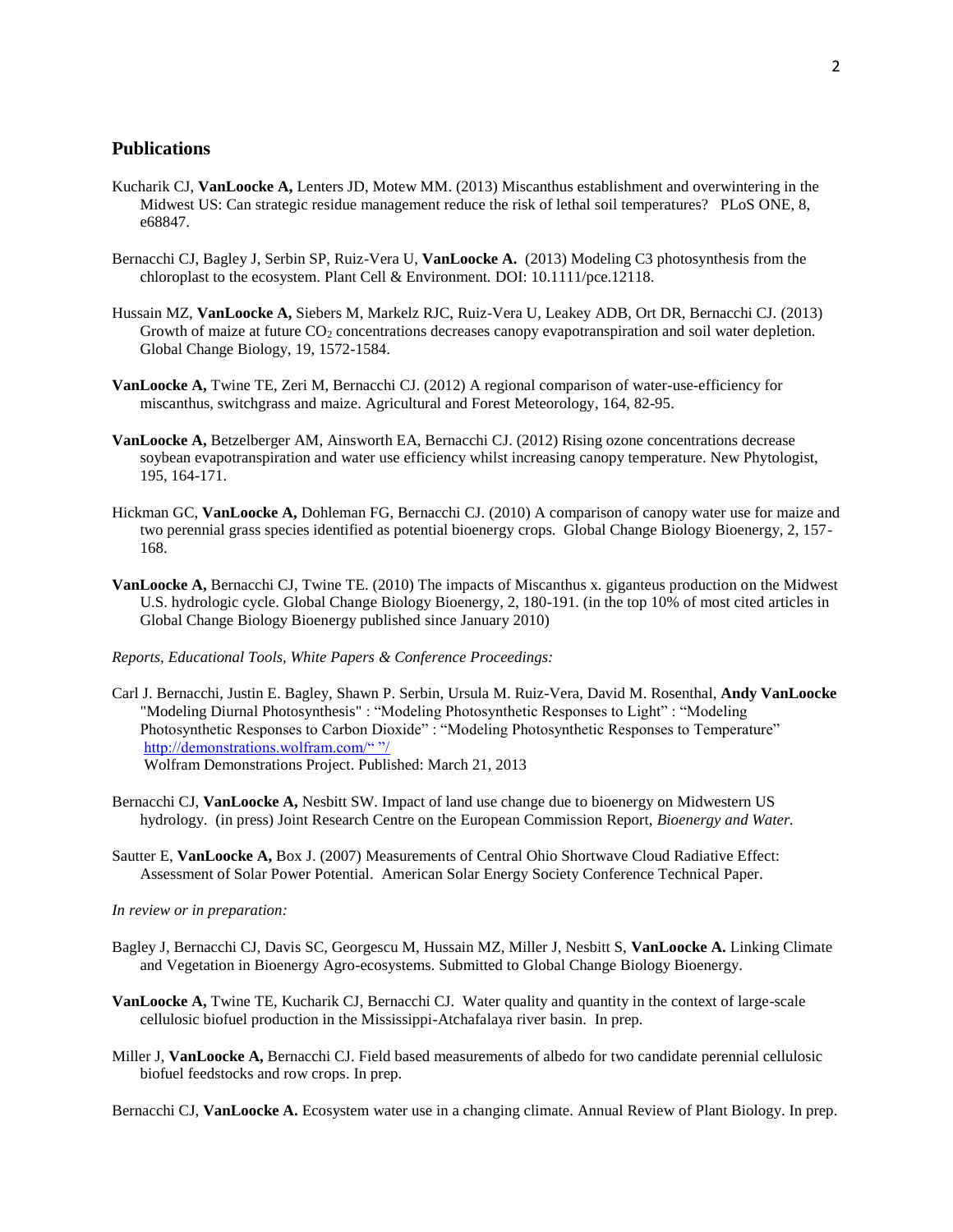#### **Supervision of Students**

\* Indicates that I was a graduate mentor with Carl Bernacchi as faculty supervisor.

#### *Undergraduate students*

- Kaitlin Togliatti B.S. (Atmospheric Science) 2013 pres. "The effects of reducing leaf chlorophyll content on the surface energy balance of soybean. Department of Atmospheric Science Senior Capstone Project.
- \*Thomas Hayes B.S. (Computer Science) 2010-2012: "Coupling process-based models to improve the simulation of land-atmosphere interactions". Illinois Scholars Undergraduate Research Program. Currently pursuing an M.S. in Scientific Computing at UIUC.
- \*Kyle Dawson B.S. (Atmospheric Science) 2009- 2011: "The effects of land-use-change for perennial biofuel feedstock production on surface radiation budget". Department of Atmospheric Science Senior Capstone Project. Currently pursuing an M.S. in Atmospheric Science at North Carolina State University.
- \*Aaron Letterly B.S. (Atmospheric Science) 2008- 2010: Currently pursuing an M.S. in Atmospheric Science at the University of Wisconsin.

## **Academic Service**

| $2013 - \text{pres.}$ | Plant, Cell and Environment Editorial Review Board Member.           |
|-----------------------|----------------------------------------------------------------------|
| 2013                  | Department of Atmospheric Sciences Graduate Affairs Committee, UIUC. |

#### *Journals serving as a reviewer for submitted papers:*

Ecological Modelling: Environmental Research Letters: Global Change Biology: Global Change Biology – Bioenergy: Journal of Applied Meteorology and Climate: Journal of Hydrology: Photosynthesis Research: Plant, Cell & Environment: Plant Physiology: PLoS ONE

#### **Community Outreach**

| Jun. 2013 | Field tour of Miscanthus and Switchgrass Trials for Summer Crop Sciences 2011 4-H Academy   |
|-----------|---------------------------------------------------------------------------------------------|
| Dec. 2012 | Convener, Outstanding Student Presentation Award Judge Liaison and Judge: Tradeoffs among   |
|           | Water, Land, and Energy for Sustainable Biofuel Production. American Geophysical Union Fall |
|           | 2012 Meeting.                                                                               |
| Oct. 2012 | Exhibit organizer and Volunteer: Institute for Genomic Biology UIUC 'Genome Day'            |
| Jun. 2012 | Field tour of UIUC Energy Farm for Summer Crop Sciences 2012 4-H Academy                    |
| Jun. 2012 | Co-organizer: Water in Bioenergy Agroecosystems Workshop                                    |
| 2011-2012 | Graduate Mentor: Illinois Scholars Undergraduate Research Program                           |
| Sep. 2011 | Presenter: Tropical Maize/Energy Crop Field Day 2011, Brighton IL                           |
| Aug. 2011 | Presenter: 2011 Farm Progress Show, Decatur IL                                              |
| 2011-2012 | Energy Biosciences Institute Seminar Committee                                              |
| Jun. 2011 | Field tour of Miscanthus and Switchgrass Trials for Summer Crop Sciences 2011 4-H Academy   |
| Jun. 2011 | Co-hosted Illinois Biomass Working Group tour of Dudley Smith Bioenergy Research Site       |
| Apr. 2011 | Interviewed for ABC 15/20 story on UIUC biofuels research at Dudley Smith                   |
|           | <b>Bioenergy Research Site</b>                                                              |
| Apr. 2011 | Interviewed for Decatur Herald-Review story on UIUC biofuels research at Dudley Smith       |
|           | <b>Bioenergy Research Site</b>                                                              |
| Mar. 2011 | Interviewed for Climate Central story on biofuels and climate, www.climatecentral.org       |
| Mar. 2011 | Tour Guide: Community College Agricultural Scholars, Dudley Smith Bioenergy Research Site   |
| Feb. 2011 | International Baccalaureate Program grades 11&12 project on bioenergy                       |
|           |                                                                                             |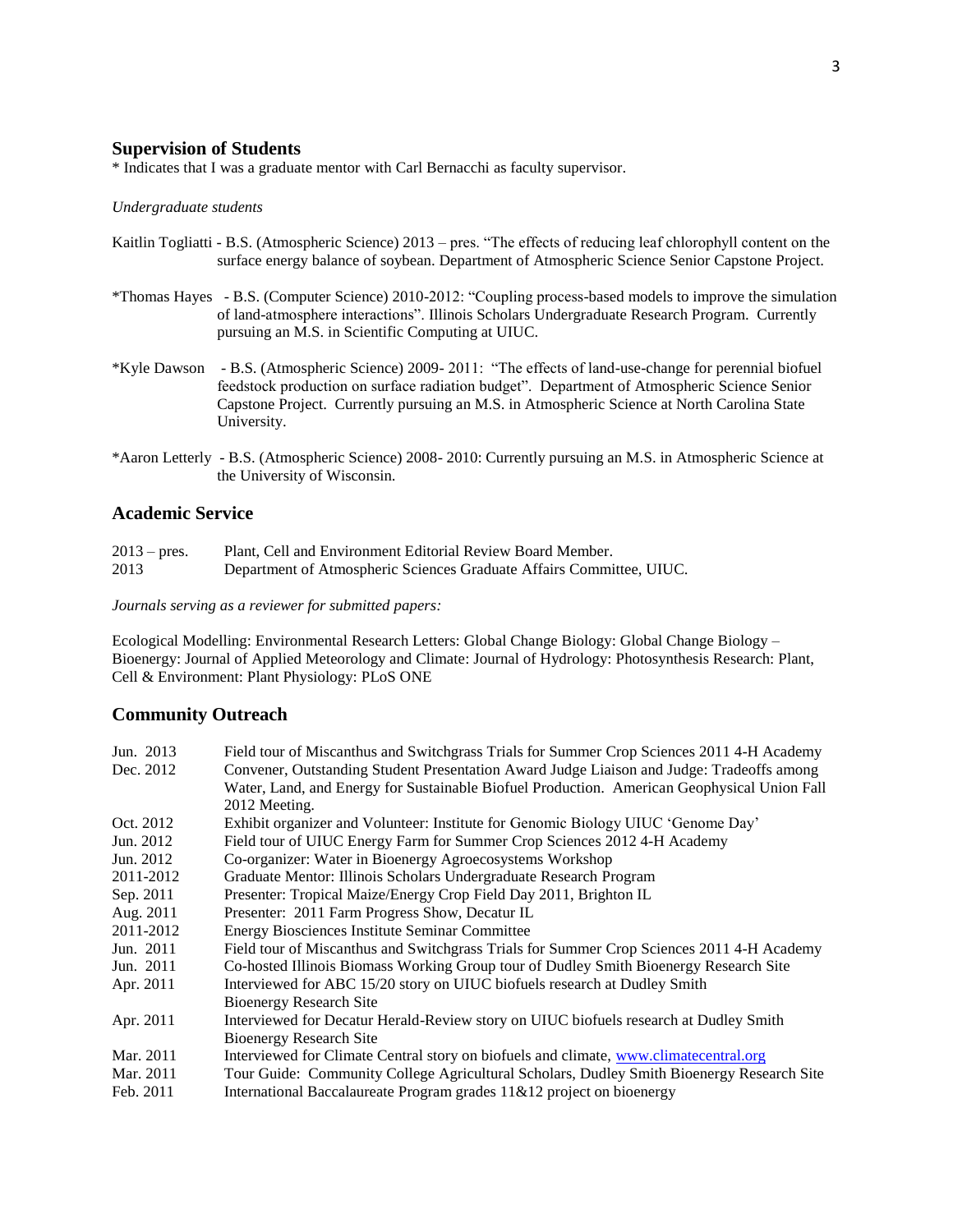| Oct. 2010    | Conducted an interactive science session on the measurement and importance Green House Gases |
|--------------|----------------------------------------------------------------------------------------------|
|              | with 1 <sup>st</sup> graders at McKinsey Elementary School Ashtabula, OH                     |
| Sep. 2010    | Tour Guide: Energy Biosciences Institute Energy Farm Open House                              |
| Jul. 2010    | Co-hosted Taylorville IL, Jr. High ecology field trip, Dudley Smith Bioenergy Research Site  |
| Jun. 2010    | Tour Guide: Dudley Smith Bioenergy Research Site Open House for University of Illinois       |
|              | <b>Extension Natural Resources Management Team</b>                                           |
| May 2010     | Interviewed for University of Illinois Extension Christian County Program Highlights         |
| Aug. 2009    | Tour Guide: University of Illinois Agronomy Day Energy Farm Tour                             |
| 2009-present | Organizer USDA-ARS Global Change Photosynthesis Research Unit Social Committee               |
| Aug. 2008    | Session Leader: Dept. Atm. Sci. UIUC Graduate Teaching Assistant Orientation                 |
| Aug. 2008    | Session Leader: University of Illinois Graduate Teaching Assistant Orientation               |
| Feb. 2008    | Instructor: Central Illinois Boy Scout Merit Badge Program                                   |
| 2006-2007    | Volunteer Mentor: Gladden Community House Columbus, Ohio                                     |

# **Grants Received**

| PL:                  | Carl J. Bernacchi                                                                     |
|----------------------|---------------------------------------------------------------------------------------|
| $Co-PI:$             | Andy VanLoocke                                                                        |
| Agency:              | Illinois Water Resource Center                                                        |
|                      | Dates of Award: $2/1/2012 - 11/1/2012$                                                |
| Title:               | The Impacts of Cellulosic Biofuel Feedstock Production on Midwest US Hydrologic Cycle |
| Award Amount: \$32 K |                                                                                       |

# **Honors, Awards and Special Accomplishments**

| 2012      | Procter & Gamble Student Research Award Finalist                                         |
|-----------|------------------------------------------------------------------------------------------|
| 2012      | Student Scholarship 2012 Illinois Water Conference                                       |
| 2011      | Graduate College Conference Travel Grant Amer. Soc. of Plant Bio., Minneapolis, MN.      |
| 2009      | Graduate College Travel Grant American Geophysical Union Meeting. San Francisco, CA.     |
| 2008      | Graduate College Travel Grant American Geophysical Union Meeting. San Francisco, CA.     |
| 2008      | Dept. Atm. Sci. UIUC Travel Grant American Geophysical Union Meeting. San Francisco, CA. |
| 2008      | Registration Scholarship Biofuels and Sustainability Conference. Champaign, IL.          |
| 2007-2008 | Dept. Atm. Sci. UIUC Ogura Award for Teaching Excellence (honorable mention)             |
| Fall 2007 | Named to UIUC "List of Teachers Ranked as Excellent" (including "outstanding" rankings)  |
| 2007      | Ohio State University Student Employee of the Year 1 <sup>st</sup> Runner-up             |

# **Presentations**

\* Indicates invited presentation

- Bagley JE, Cuadra S, Drewery D, **VanLoocke A,** Bernacchi CJ. The Influence of Climate on Sustainable North American Bioenergy Potential. American Geophysical Union Annual Meeting. San Francisco, CA 2013.
- **\*VanLoocke A,** Bernacchi CJ, Twine TE, Kucharik C. Scaling Biogeochemical Processes to Quantify the Impacts Regional Scale Land-Use-Change in the Context of Bioenergy. ASA, CSSA, & SSSA International Annual Meetings, Tampa, FL 2013.
- Twine TE, Sun J, **VanLoocke A***,* Bernacchi CJ, Kucharik C. Representing belowground processes in land surface models: Applications at the regional scale and remaining challenges. 98<sup>th</sup> Ecological Society of America Annual Meeting. Minneapolis, MN 2013.
- \***VanLoocke A.** Regional scale hydrologic implications of land-use and global change for the Midwestern US. Illinois State Water Survey – Center for Atmospheric Science. Urbana, IL 2013.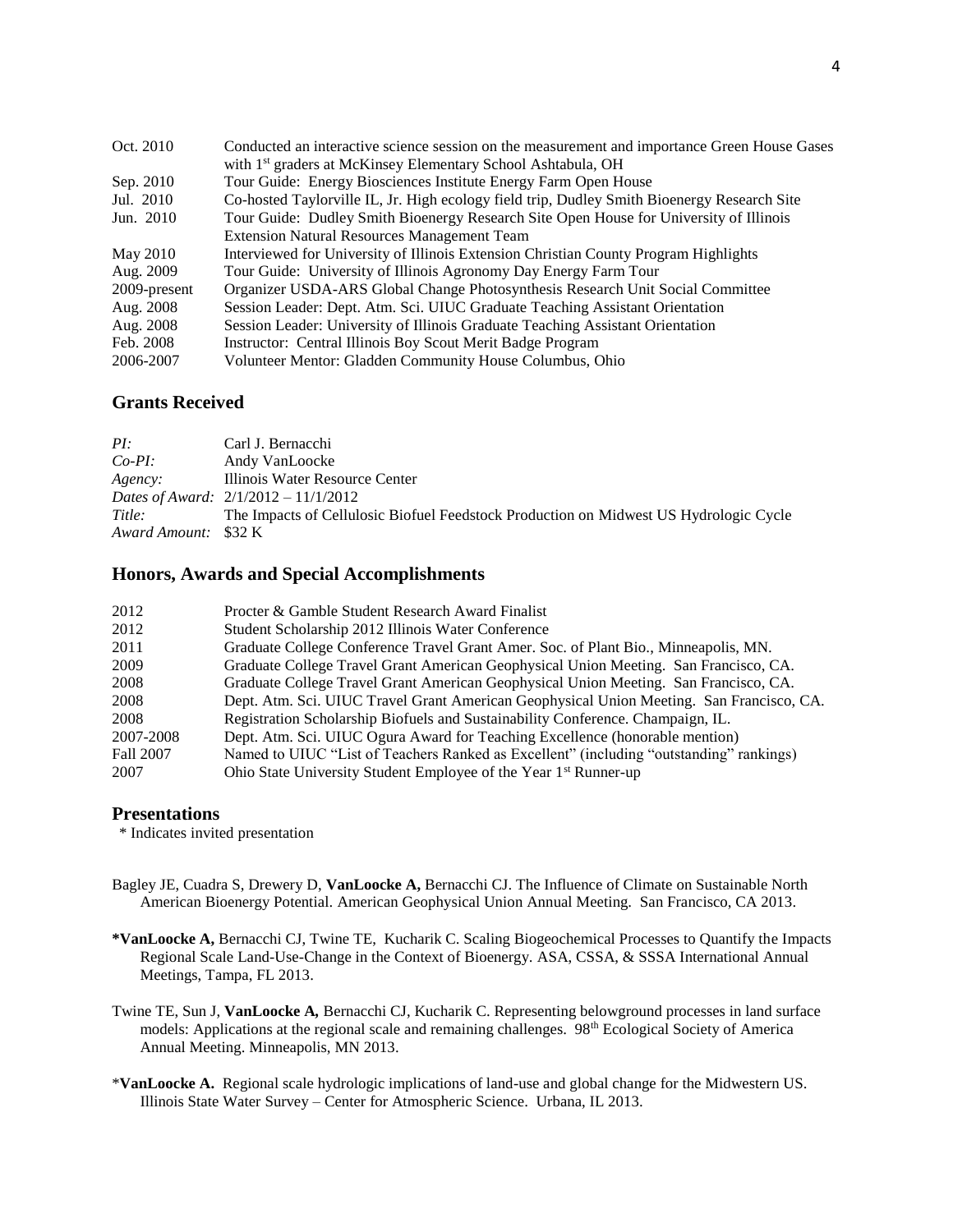- \***VanLoocke A.** The impact of land-use and global change on water-related agro-ecosystem services in the Midwest US. University of Illinois –Plant Molecular and Physiological Biology Seminar, Urbana, IL 2013.
- \***VanLoocke A.** The impact of land-use and global change on water-related agro-ecosystem services in the Midwest US. Iowa State University –Department of Agronomy, Ames, IA 2012.
- Bagley JE, **VanLoocke A,** Jaiswal D, Bernacchi CJ, Long SP. Impacts of energy cane expansion on ecosystem services: A Florida case study. American Geophysical Union Annual Meeting. San Francisco, CA 2012.
- Bernacchi CJ, Hussain MZ, **VanLoocke A,** Zeri M. Micrometerological measurements during the transition of perennial biomass feedstocks to annual row crops show more carbon storage, slightly higher water use, and improved water use efficiency. 3<sup>rd</sup> Pan American Congress on Plants and Bioenergy. Champaign, IL 2012.
- \***VanLoocke A.** Regional scale water dynamics of temperate rain-fed bioenergy agroecosystems. Water in Bioenergy Agroecosystems Workshop. Chicago, IL 2012.
- **VanLoocke A,** Hayes TC, Nesbitt SW, Ainsworth EA, Betzelberger AM, Bernacchi CJ. The direct effects of ozone on vegetation influence climate and feedback on tropospheric ozone concentration. American Meteorological Society First Conference on Atmospheric Biogeosciences. Boston, MA 2012.
- Bernacchi CJ, **VanLoocke A**, Hickman GC, Zeri M, Twine TE. Scaling water use of perennial grasses from the plot to the Midwestern U.S. American Meteorological Society First Conference on Atmospheric Biogeosciences. Boston, MA 2012.
- Hussain MZ, **VanLoocke A,** Leakey ADB, Bernacchi CJ. Future carbon dioxide concentration decreases canopy evapotranspiration and soil water depletion in Maize. American Meteorological Society First Conference on Atmospheric Biogeosciences. Boston, MA 2012.
- \***VanLoocke A.** Cellulosic biofuel feedstock production, stream flow, and nutrient transport in the Mississippi River Basin. Sixth Agro-IBIS Workshop. Ames, IA 2012.
- \***VanLoocke A.** Ecosystem services and hydrologic impacts of cellulosic biofuel feedstock production in the Midwest US. Procter & Gamble Student Research Award. Urbana, IL 2012
- **VanLoocke A**, Bernacchi CJ, Ainsworth EA, Betzelberger AM. Towards positive feedbacks between vegetation and tropospheric  $O_3$ . American Geophysical Union Annual Meeting. San Francisco, CA 2011.
- Bernacchi CJ, **VanLoocke A**, Hickman GC, Zeri M, Twine TE. Scaling water use of perennial grasses from the plot to the Midwestern U.S. American Geophysical Union Annual Meeting. San Francisco, CA 2011.
- **VanLoocke A,** Betzelberger A, Ainsworth EA, Bernacchi CJ. No minimum threshold for ozone-induced changes in soybean canopy fluxes. American Society of Plant Biologists. Annual Meeting. Minneapolis, MN 2011.
- Twine TE, **VanLoocke A,** Bernacchi CJ. Impacts of bioenergy feedstock production on environmental factors in the Central U.S. American Geophysical Union Annual Meeting. San Francisco, CA 2010.
- \***VanLoocke A.** Adapting Agro-IBS to incorporate biofuel feedstocks: The process, applications, and implications. The IBIS modeling workshop. St. Paul, MN 2010.
- \***VanLoocke A**, Bernacchi CJ, Twine TE. The Impacts of *Miscanthus x. giganteus* production on the Midwest US Hydrologic Cycle. Illinois State Water Survey. Urbana, IL 2009.
- **VanLoocke A.** Effective Communication Strategies. University of Illinois Graduate Teaching Assistant Orientation. Urbana, IL 2008.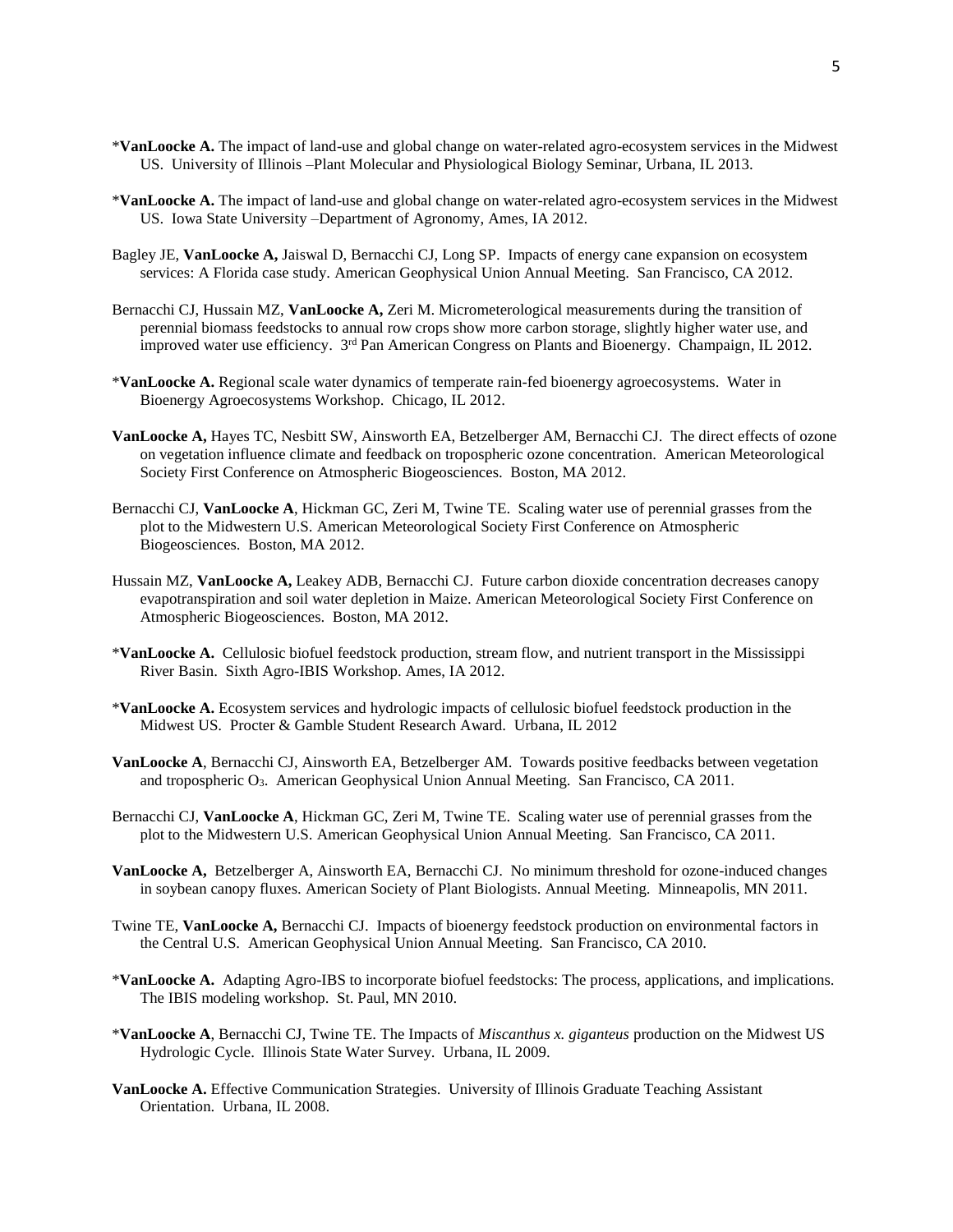- Sautter E, **VanLoocke A,** Box J. Measurements of Central Ohio Shortwave Cloud Radiative Effect: Assessment of Solar Power Potential. American Solar Energy Society Conference. Cleveland, OH 2007.
- **VanLoocke A**, Kristovich DAR. Observed Characteristics of Land-Modified Lake-Effect Boundary Layers. North East Ohio American Meteorology Meeting. Youngstown, OH 2006.

# **Posters**

- Togliatti K, **VanLoocke A,** Slattery RA, Bernacchi CJ, Ort DR. Reducing Chlorophyll Content in Soybeans Alters the Surface Energy Balance. American Meteorological Society Annual Meeting. Atlanta GA 2014.
- **VanLoocke A,** Slattery R, Bernacchi CJ, Zhu X, Ort DR. Improving photosynthetic efficiency to address food security in the 21st century: Strategies for a more efficient crop canopy. American Geophysical Union Annual Meeting, San Francisco, CA 2013.
- Slattery RA, **VanLoocke A,** Zhu X, Ort DR. Can reducing chlorophyll content improve canopy light distribution and photosynthetic efficiency? The 16<sup>th</sup> International Congress on Photosynthesis. St. Louis, MO 2013.
- **VanLoocke A, Hussain MZ, Ort DR, Bernacchi CJ. Increasing atmospheric gas concentrations of CO<sub>2</sub> and O<sub>3</sub> will** reduce crop water use. American Society of Plant Biologists Annual Meeting. Providence, RI 2013.
- Slattery RA, **VanLoocke A,** Zhu X, Ort DR. Lowering chlorophyll content to increase soybean canopy photosynthesis. American Society of Plant Biologists Annual Meeting. Providence, RI 2013.
- **VanLoocke A, Bernacchi CJ, Hussain MZ, Ort DR. Increasing CO<sub>2</sub> and O<sub>3</sub> concentrations reduce water use in** major Midwestern crops: Implications for climate, hydrology and agronomy. 3<sup>rd</sup> Annual Postdoctoral Research Symposium Brief Program. Urbana, IL 2013.
- Bernacchi CJ, **VanLoocke A,** Twine TE, Zeri M, Hussain MZ. The trade-offs between carbon and water in a growing Midwestern biofuel landscape in the context of yields, net ecosystem exchange, and carbon sequestration. 4th North American Carbon Program All-Investigators Meeting. Albuquerque, NM 2013.
- **VanLoocke A,** Bernacchi CJ, Twine TE, Kucharik CJ. Water quality and quantity in the context of large-scale cellulosic biofuel production in the Mississippi-Atchafalaya River Basin. American Geophysical Union Annual Meeting. San Francisco, CA 2012.
- Miller JN, **VanLoocke A,** Bernacchi CJ. Field based measurements of albedo for two candidate perennial cellulosic feedstocks and row crops in Central Illinois. American Geophysical Union Annual Meeting. San Francisco, CA 2012.
- **VanLoocke A,** Bernacchi CJ. Cellulosic biofuel production, stream flow, and nutrient transport in the Mississippi River Basin. Illinois Water Conference 2012. Champaign IL 2012.
- Hussain MZ, Bernacchi CJ, Zeri M, **VanLoocke A,** DeLucia EH. Summer drought influence on the carbon storage and water use of perennial and annual biofuel feedstocks.  $3<sup>rd</sup>$  Pan American Congress on Plants and Bioenergy. Champaign IL 2012.
- **VanLoocke A,** Bernacchi CJ. Cellulosic biofuel production, stream flow, and nutrient transport in the Mississippi River Basin. 3<sup>rd</sup> Pan American Congress on Plants and Bioenergy. Champaign IL 2012.
- Bagley J, VanLoocke A, Bernacchi CJ. An extended model of regional biofuel production. 3<sup>rd</sup> Pan American Congress on Plants and Bioenergy. Champaign IL 2012.